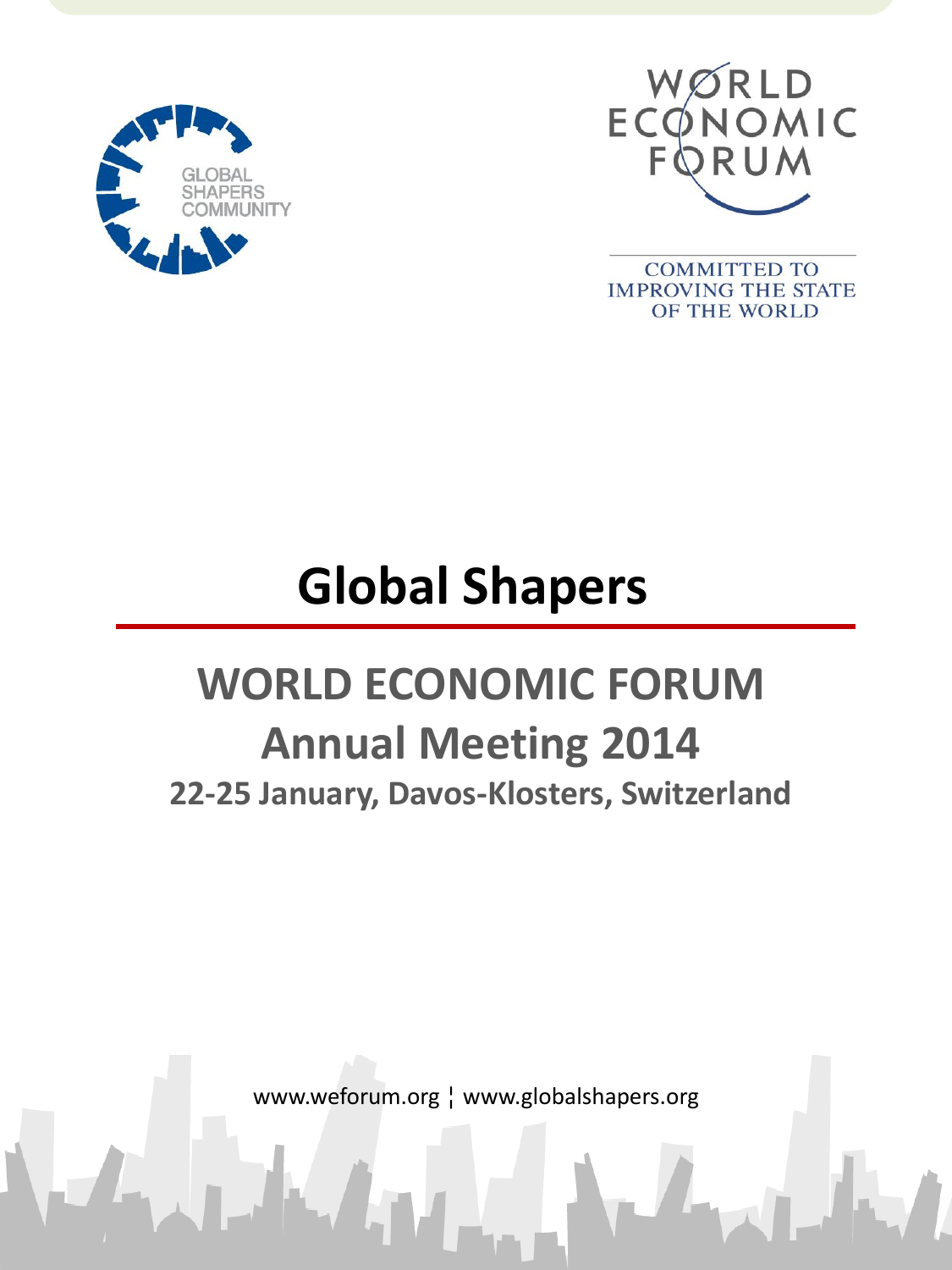

# **Umar ANWAR JAHANGIR, Founder and Secretary, Bahria Medics, Islamabad Hub**

#### **Expertise: Healthcare, Policy making, Clinical medicine**

While studying to become a medical doctor, Umar has founded Bahria Medics, a studentrun welfare organization. As the head of Bahria Medics, he sets the mandate for the organization, organizes blood drives, medical camps and fund raising events, runs a blood bank and works towards decreasing the prevalence of end stage kidney disease in Pakistan



#### **Ayman ARANDI, Co-Founder, Iris Interactive Solutions, Ramallah Hub**

#### **Expertise: Entrepreneurship, Touch-technology, Innovation**

Ayman is a young Palestinian entrepreneur who evolved a university project into the first Palestinian company providing cutting-edge touch-technology products to various industries and business sectors. Ayman's other project, "Marhaba Palestine!", has won several national and international awards in entrepreneurship and innovation. Ayman's graduation project in Computer Engineering "TouchIS" has been awarded the second best invention prize in the Made-In-Palestine '09 and Made-In-Arabworld '09 Competitions.



#### **Dwi Lestari ARIOTEDJO, General Practician, Ruteng Public Hospital, Jakarta Hub**

#### **Expertise: Medicine, Music, Philantropy, Children**

Mostly known as "Mesty", Dwi Lestari is a medical doctor helping people in remote areas of Indonesia. Currently, she is working in the third grade hospital Ruteng Public Hospital, the only public hospital in three regencies. Music is another passion she has. Mesty plays harp and flute in Twilite Orchestra and the National Symphony Orchestra. She has established a free music school for unfortunate children called Children in Harmony.

Mesty is the spokesperson of Indonesia Heart Foundation and the ambassador of Indonesia Classical Music Foundation.

#### **Noreen BAUTISTA, General Manager, CBS Social Enteprise Asia, Manila Hun Expertise: Social entrepreneurship, Crowdfunding, Indigenous communities**

At age 20, Noreen co-founded EcoIngenuity Inc., an award-winning social enterprise that aims to raise competitiveness of indigenous communities producing products from local materials. In 2012, she co-founded SlashIgnite aiming to catalyze entrepreneurial spirit of those making positive difference in their communities. She has also launched the Filipino crowdfunding site [www.thesparkproject.com](http://www.thesparkproject.com/) and the online advocacy EntrepsBuildPH to foster a community of social entrepreneurs and innovators in the Philippines. Currently, Noreen is General Manager at CBS Social Enterprise Asia providing professional business support and consulting services to social enterprises looking to scale their ventures.

# **Jessica BEEGLE, Healthcare and Life Science Leader, Amazon, Seattle Hub Expertise: Law, Healthcare, Life science, Scientific innovation**

Jessica is a lawyer who has worked across a variety of sectors including healthcare, government, energy, and finance. She is a graduate of General Electric's premier global commercial leadership development program and currently leads Healthcare & Life Science business development for Amazon (AWS), where she is creating a new ecosystem that will harness the power of big data to enable scientific innovation. She has a passion for exploring the intersection of business and technology to inspire organizational growth, excite customers, and disrupt industries.

> WØRLD **FCONOMIC**

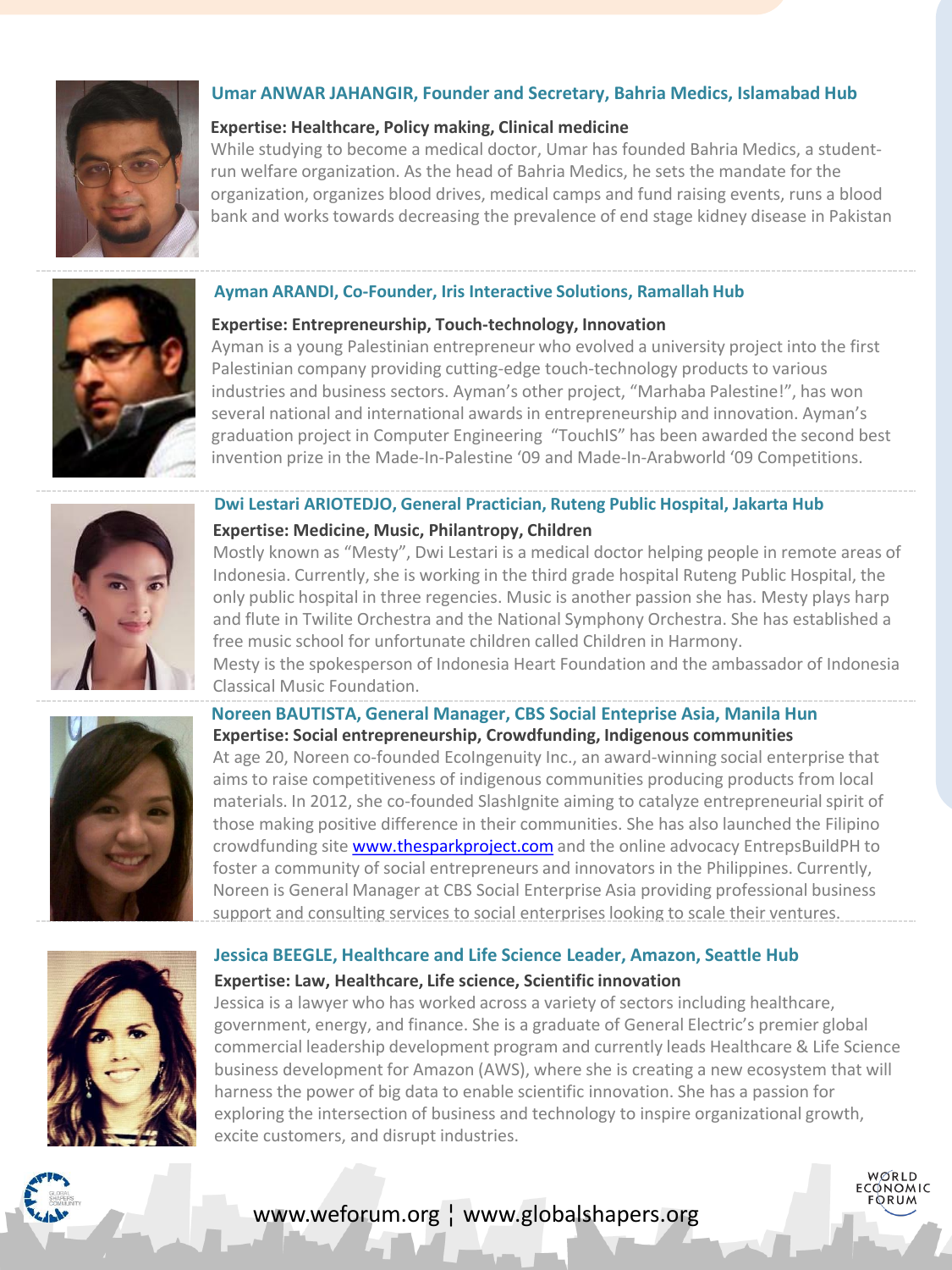

#### **Alejandro BRENES, Founder and CEO, Enertiva, San Jose Hub**

#### **Expertise: Solar energy, Entrepreneurship, Central America**

A passionate entrepreneur, Alejandro has founded four companies in engineering, fast food, event promotion and renewable energy. He is CEO and Founder of Enertiva Costa Rica, a Solar Energy Company in Central America with more than 3000 projects in its portfolio, and Consultant and Coach at Yo Emprendedor, an NGO that promotes entrepreneurial ecosystems in Costa Rica. Alejandro is also director of the Global Entrepreneurship Week in Costa Rica, a TEDx speaker and entrepreneurship blogger for a business newspaper.

#### **Dina BUCHBINDER AURON, Director, Deport-es para Compartir, Mexico City Hub**



Dina is a social entrepreneur passionate about children's ideas and potential. In 2007, she founded Deport-es para Compartir (Sports for Sharing), an educational and civic program that teaches children to become better citizens in a fun, meaningful way through games and sports activities. Throughout her career, she has received several awards and distinctions including the YouthActionNet Global Fellowship, International Youth Foundation , the UVM Award for Social Development, the Women's Mexican National Award for Philanthropy, and Ashoka Fellowship. She currently serves as Director of the UN Youth Association in Mexico.



# **Rodrigo DIAMANTI, President, Un Mundo Sin Mordaza, Caracas Hub**

#### **Expertise: Education, Public policy, Human rights, Youth empowerment**

Rodrigo is the Founder of several movements and NGOs, including Un Mundo Sin Mordaza (A World Without Censorship), an NGO that promotes and defends human rights worldwide through art. Prior to this he co-Founded of the Students' Movement Venezuela and Futuro Presente, an NGO focused on the education of young people in the sphere of public policy. Rodrigo is a Senior Fellow of Alliance of Youth Movements and a recipient of the Medal of the City of Rome. He is also an international lecturer.



# **Shuwen DIAO, Producer, International Channel Shanghai, Shanghai Hub**

#### **Expertise: Television, Reality shows, Social Integration, China**

Having worked in the TV industry for almost six years, Shuwen is one of the youngest producers at the Shanghai Media Group. She currently heads the reality show "The Amazing Race: China Rush" and the sitcom "In The Office" at the International Channel in Shanghai. She is Founder of Oh My English, an online English teaching platform. Together with other Global Shapers in Shanghai, she runs the Mission RONG project (RONG meaning "integration"), designed to assist non-Shanghai students and migrant schoolchildren establish a firm social identity and improve social integration.



## **Mariana DIAZ, Founder, R21 Foundation, Buenos Aires Hub**

## **Expertise: Environmental journalism, Climate change**

Mariana is a journalist specializing in environmental and sustainability issues. She is currently a TV Host at C5N, one of the most important news channels in Argentina. She cofounded the R21 Foundation which specializes in mass communication, and is dedicated to raising awareness about the environmental, social and economic crises throughout Latin America. Mariana was trained by Al Gore, a Nobel Peace Prize winner, and has subsequently delivered the award winning conference, An Inconvenient Truth. She was chosen as a Young Leader or Climate Champion by the British Council.

> WØRLD **FCONOMIC**

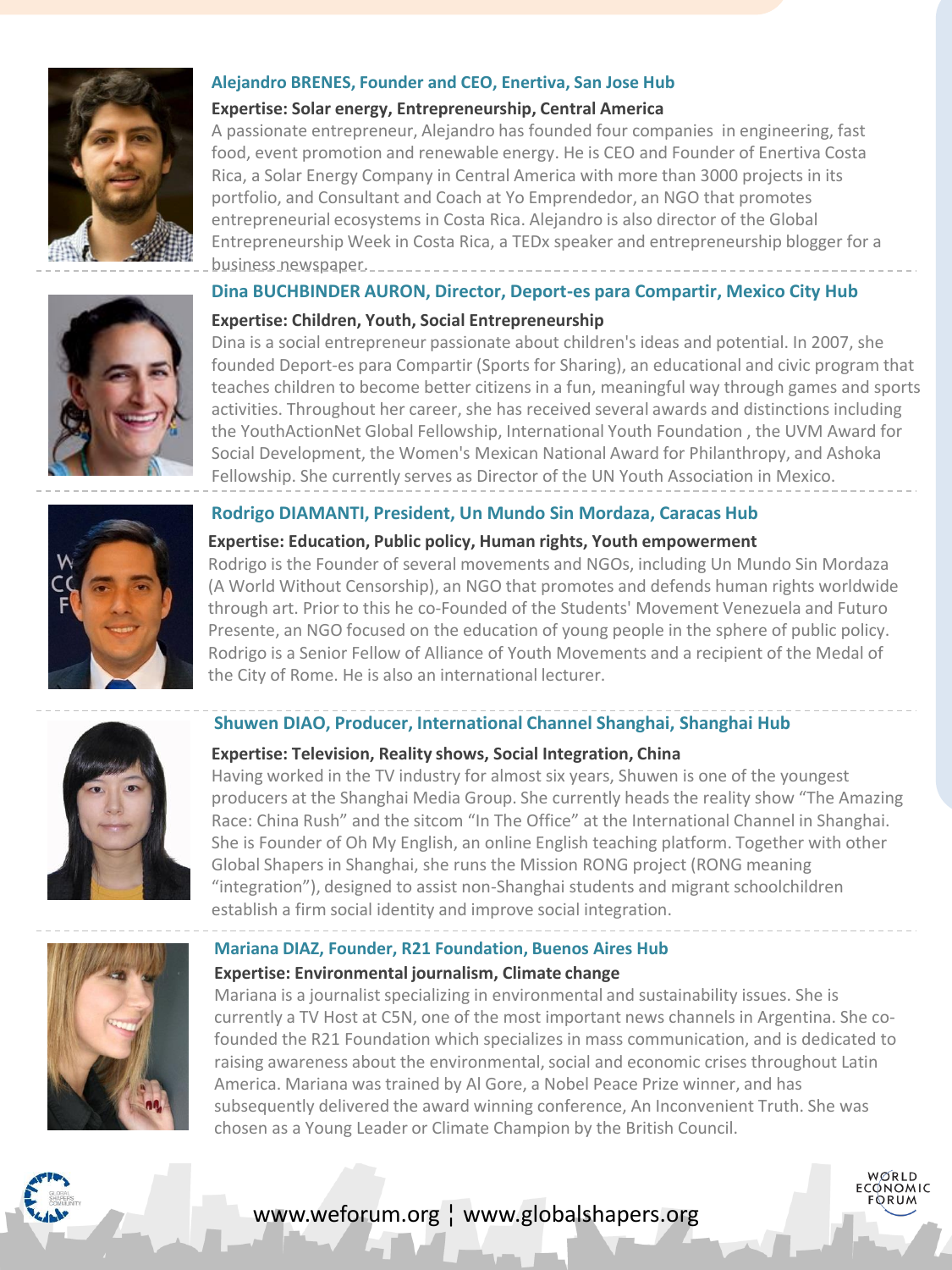

# **DING JIE, Executive Director, Liaoning TV Station, Anshan Hub**

**Expertise: China, Media, Public relations, Social media, Education, Television** Ding Jie is an Executive Director of Liaoning TV Station, founded in 1959, one of the five most established stations in China covering around 200 cities and 560 million people. She is an expert in social media and believes new ways of media can lead to social change. She is also the youngest director of Liaoning Foreign language and translation Association. In her free time, Ding Jie enjoys playing piano, dancing salsa, swimming, singing, painting and calligraphy.

#### **Bousso DRAME, Policy Specialist, The World Bank, Dakar Hub**



**Expertise: Development, Policy-making, Education, Youth unemployment, Africa** Bousso is passionate about policy-making as a powerful tool for empowering vulnerable communities and positioning African countries on the path to prosperity. She is a development professional currently working as a Policy Specialist at the World Bank in Dakar. Prior to this, Bousso spent four years advising African governments on driving reforms aimed at tackling poverty by leveraging the private sector. She also worked on health policy and investment climate reforms. She is the recipient of Senegalese Government's Excellency Scholarship and Eiffel Excellency Scholarship, France.



**Oleksandr ELKIN, Deputy Director, Educational Initiatives, Stella Systems, Kharkiv Hub Expertise: Information Technologies in Education, Computer Science, Translation, Ukraine** A specialist in computer science and non-profit institutions, Oleksandr has longstanding experience in management and education. Currently Deputy Director of Educational Initiatives at Stella Systems (the official representative of School Champion in Ukraine), he facilitates a number of social projects aimed at implementation of technologies in the educational system. This includes EDUkIT websites for schools and other educational institutions and Khan Academy, translating educational materials into Russian and Ukrainian

#### **Maria FANJUL, Chief Executive Officer , entradas.com, Madrid Hub**

#### **Expertise: Entrepreneurship, Technology, Power of youth**

At age 28, Maria became CEO of [entradas.com,](http://entradas.com/) the leading ticketing portal and one of the top e-commerce companies in Spain. An entrepreneur with a passion for technology, Maria also co-founded, Chamberi Valley, a networking initiative focused on helping consolidated entrepreneurs learn from each other while working with local and national institutions to create an entrepreneurial ecosystem in Spain. Maria is a Member of the Executive Committee of Spain Startup & Investor Summit, a mentor at IE Business School, and lecturer at ICADE and ESIC universities.

#### **Christopher GEARY, COO/CIO, Asianet Group / YTS Investments, Hong Kong Hub**

**Expertise: Fostering entrepreneurship and innovation, Ethical business practices** Christopher is COO of the Asianet Group advising on talent and private equity strategy, and CIO of YTS Investments, a Venture Capital firm investing in profit making social ventures. He is dedicated to the development of creative economy that can incubate a start-up and innovation environment in Hong Kong. He has founded the Fargo Foundation, Hong Treasure Hunt and StreetPoppy Graffiti Art, Hong Kong. His interests include playing music, deep diving, Muay Thai and rugby.

> WØRLD **FCONOMIC**





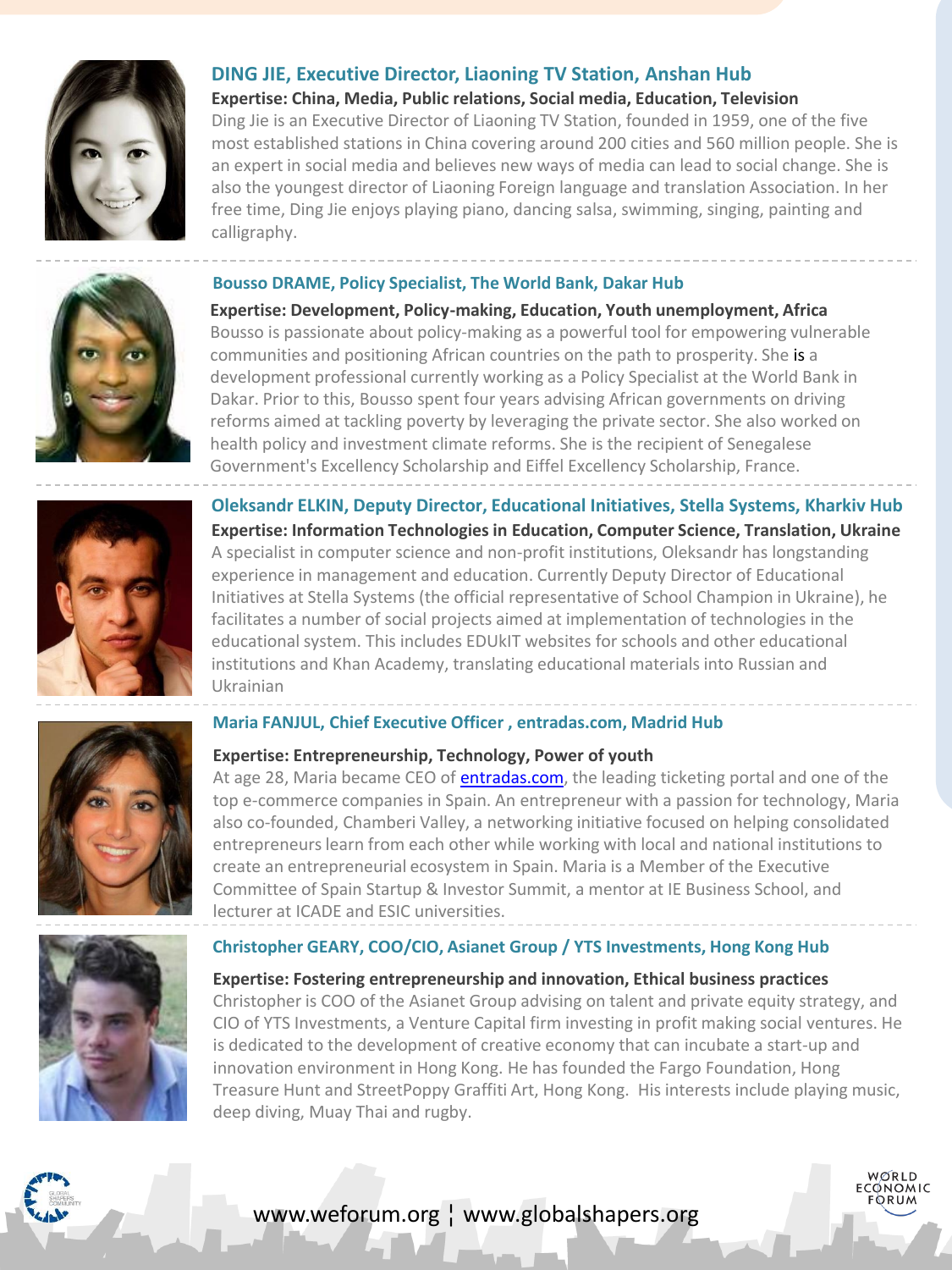



#### **Expertise: Entrepreneurship, Technology, Social change, Gender gap**

Recently named one of Fast Company's 100 Most Creative People in Business, Caroline Ghosn is Founder and CEO of Levo, an organization that aims to create the ultimate professional network to elevate the careers of Gen Y women and democratize access to professional success. Caroline graduated from Stanford University in 2008 with a B.A. in International Political Economy and Economics with Honours. Passionate about entrepreneurship and social change from an early age, Caroline believes that we can apply technology to transform some of our stickiest social failures.



#### **Francisco GOIANA-DA-SILVA, Assistant Professor, University of Lisbon, Lisbon Hub Expertise: Healthcare, Medicine, Music, Art, Writing**

Also known as "Kiko", Francisco is an entrepreneurial young doctor working to change the politics of Portuguese healthcare. During his studies, he became the President of the Lisbon Students Union and was responsible for the creation of a news class in the Faculty of Medicine on Healthcare Management and Innovation at the University of Lisbon. He is also the author of two published children's books, "A day in the Teddy Bear Hospital" and "Matilde is Bald", and a self-made sculptor exhibiting on individual and collective exhibitions.

#### **Adam GRODECKI, Co-Founder, Student Hubs, London Hub**

**Expertise: Social entrepreneurship, Sustainable capitalism, Youth empowerment** Adam is currently founding a new initiative with BCG to harness emerging business leaders to drive the shift to sustainable capitalism. He is a Co-Founder of Student Hubs, a charity building the next generation of socially aware and active leaders through its network of 25k students in top UK universities. He is a Director of Emerge, a joint initiative between Student Hubs and the Skoll Centre of Social Entrepreneurship at Said Business School to inspire the next generation of social entrepreneurs. Adam is a Board Member of Emerge Lab, an accelerator programme for educational start-ups. First class degree (Hons) in Theology, University of Oxford.



#### . **Matthew GROLLNEK, Founder, Startup Junction, Lusaka Hub**

#### **Expertise: Entrepreneurship, Education, Innovation, Africa**

Matthew is a Zambian-based entrepreneur who works at the intersection of entrepreneurship and education in Africa. He is currently focused on pulling together and incubating a community of entrepreneurs in Lusaka to promote Zambian-owned businesses and to encourage investment. He is also Founder of the social enterprise Salama Documents, which provided Nairobi's urban poor the opportunity to save copies of vital documents to the cloud in case these documents are ever lost or damaged.

#### **Arundhuti GUPTA, Founder and CEO, Mentor Together, Bangalore Hub**



#### **Expertise: Mentorship, At-risk youth, Youth leadership**

Arundhuti is a Founder and CEO of Mentor Together, a non-profit that seeks to provide at-risk youth with mentors who help them achieve their goals and dreams. Arundhuti started Mentor Together in November 2009, after returning from the Manchester Business School, UK, where she studied as a Commonwealth Scholar. She has many feathers in her young cap. Arundhuti was a YouthActionNet Global Fellow, an invited delegate to the World Justice Forum conferences, a Starting Bloc Fellow, a Salzburg Trilogue Future Global Leader, and a Goldman Sachs Global Leader.

> WØRLD  $FCONOMIC$

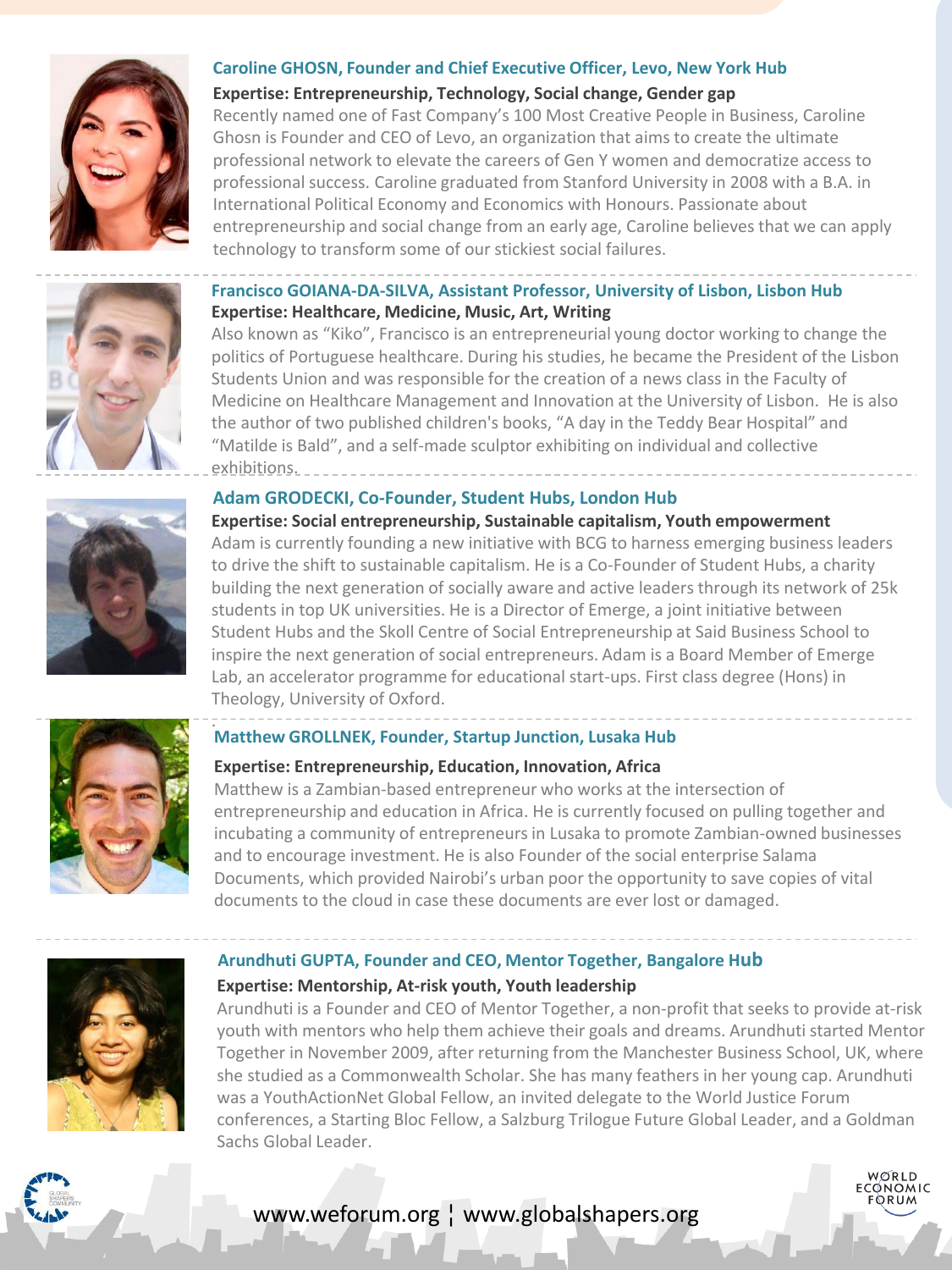

#### **Mushfiq HASANOV, Chief Executive Officer, Altro Creative, Baku Hub**

#### **Expertise: Finance, Entrepreneurship, Leadership, Eurasia**

For over two years, Mushviq has managed a major project in Azerbaijan that has helped over 2000 people improve their financial, entrepreneurial and managerial skills in the fields very important to the county, such as agriculture, microcredit, and other. Currently he is running an agency of creative marketing and advertising solutions. He is a double bronze medalist of Moscow in chess, and a triple debate champion of "The best speaker" competition in Azerbaijan.

#### **Wricha JOHARI, Founder, WAY-Everything Connects, Ahmedabad Hub**



**Expertise: Environment, Sustainable development, Education, Communication** Wricha is a passionate Development Communicator with expertise in environment, education and action for sustainable development. She is a Founder and Programme Director of WAY- Everything Connects, a unique behavioural change communication programme for school children to raises awareness of the environment. She believes communication is a very strong and crucial tool for solving any social and environmental problems, and has lead Hub projects on waste upcycling and solar cooking kits.

#### **Catherine "Whitney" JOHNSON, Founder and CEO, Ubuntu Africa, Cape Town Hub**

#### **Expertise: Healthcare, HIV, Children, Youth, Africa**

Whitney is a Founder and Executive Director of Ubuntu Africa, a non-profit organization dedicated to improving the health and wellbeing of HIV+ children and teens in under-served communities in South Africa by providing community-based health and support services. Activist, youth leader and public speaker, Whitney is committed to fostering an empowered attitude towards HIV/AIDS among young people worldwide and engaging them to participate in improving conditions for people affected by global health challenges.



#### **Madiha AL JUNAID, Management Assistant, AlKurby for Oil and Gas, Sana'a Hub**

#### **Expertise: Civil society, Volunteering, Children, Youth**

Currently a PR and Management Assistant at AlKurby Company for Oil Fields Services, Madiha is also a Founding Member of the Internet Society in Yemen and a keen civil society leader. She was involved SOUL for Development and played a significant role in youth education and empowerment. She is a Former Member of the "Make a joy" initiation to fight cancer and children labour.

#### **Pavel KOKTYSHEV, Co-Founder and CEO, Young Entrepreneurs Club, Almaty Hub**



**Expertise: Leadership, Classical liberalism, Intellectual entrepreneurship, Project management**  Pavel is passionate about developing the next generation of entrepreneurs in Central Asia, giving young people means to start their own businesses, turning jobless youth into young job creators. CEO and Co-Founder of the Club of Young Entrepreneurs, his organization seeks to train hundreds of young entrepreneurs, providing mentorship and access to finance. Pavel is a representative of the Global Entrepreneurship Week in Kazakhstan and an organizer of the Forum of Young Entrepreneurs. He is also a TV host, blogger, columnist, social activist and trainer. Formerly, he served as Vice-President of the Green Party of Kazakhstan.

**FCONOMIC** 

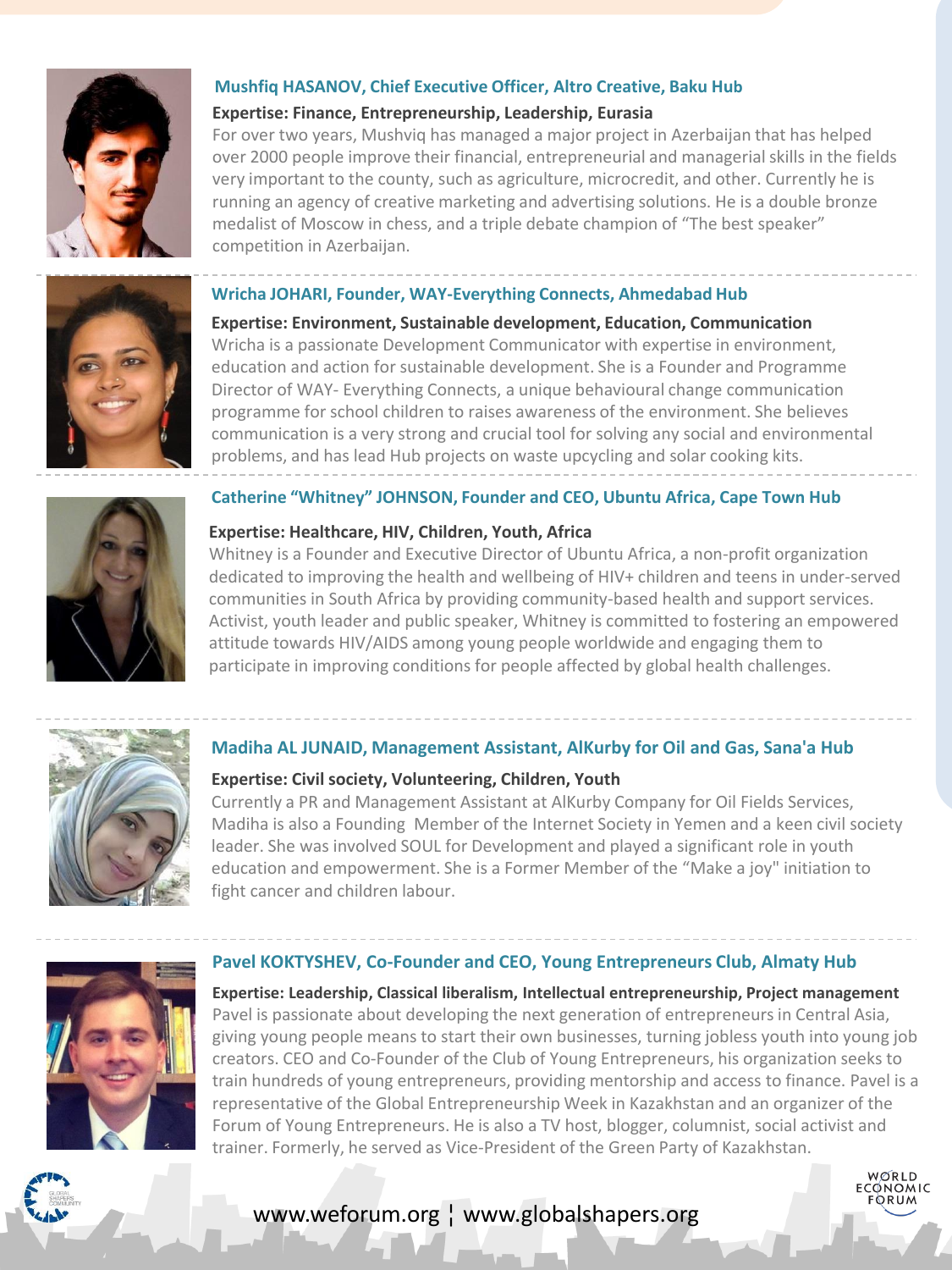

#### **Mohamad Ziad MABSOUT, Senior Investment Analyst, ProPartners M.E., Beirut Hub**

**Expertise: Youth employment, Technology, Entrepreneurship, Youth empowerment** In addition to working as an Investment Analyst specializing in family office, Ziad Co-Founded Ubility Net. This start-up aims to produce a Wi-Fi network access controller that bills network usage based on a combination of the used application, quality of service, time and amount of data. He serves as a Board member of several other start-ups, lectures entrepreneurship at BAU in Lebanon, and was announced a Youth Ambassador for Lebanon at the Arab Thought Foundation.

#### **Raaida MANNAA, Founder, Global Youth Volunteers, Barranquilla Hub**



**Expertise: Volunteering, Communication, Audio-visual production, Mass media** Raaida has started an online platform where young people from all over the world come together to pursue their passion, build their skills, and multiply their impact through volunteering. She has also co-Founded red2021, a Latin-American campaign celebrating youth volunteering commitments. Raaida is an international speaker and adviser on strategic communication and networking for governments and non-profit organizations. She is an audio-visual production specialist, communications and mass media professional, and a former documentary producer and reporter.

# **Raffi MARDIROSIAN, Founder, SEDI Labs / Gigawatt Global, Boston Hub**

**Expertise: Solar power equipment, Job creation in emerging markets, Innovation, Agriculture** Raffi is a social entrepreneur focused on economic development and sustainability. He is working on solar power development (Gigawatt Global) and job creation in emerging and frontier markets (SEDI Labs), agricultural value chain innovations (eKutir, 2Seeds, SEDI), solar financing innovation (SEDI Labs), and peacemaking (Peace First). Raffi is passionate about innovation and new approaches to global challenges. Past experiences include biotech start-up focused on new approaches to food production; healthcare, energy, and economic development consulting at McKinsey & Co; central banking at Reserve Bank of India; Infrastructure finance at BNP Paribas.

**Alyona MARKOVICH, Director for Strategic Development, GameChangers, St. Petersburg Hub Expertise: Education, Social entrepreneurship, Urban development and Public policy** As Director of Strategic Development for the GameChangers Education and Research Programme, Alyona is passionate about developing tools to educate talented students in technology, entrepreneurship, open innovations and social entrepreneurship in Russia. The programme is designed to teach skills and knowledge not covered in universities, but which help prepare young people to open new businesses or increase their employability in top positions in Russian and international companies. Alyona will also be starting Teach for Russia next year. She is a TEDx organiser and recipient of various scholarships.

#### **Apurv MISHRA, Founder, Glavio Wearable Computing, Bhubaneswar Hub**



**Expertise: Wearable computing, Science, Engineering, Technology solutions in healthcare** Apurv is a young inventor. Among his inventions are devices for people with low vision, devices for monitoring health and a "Glabenator", a communication device for people with paralysis, which he created in response to a condition his grandfather faced. He founded Glavio Wearable Computing; IFFGlobal, one of the first think tanks on open innovation; Future.ly for geospatial mapping of emerging technology clusters. He has lectured during the Nobel Prize Ceremony in Stockholm and won the International Science & Engineering Fair Grand Award and a National Award from President of India. Apurv holds an MPhil in Technology Policy from the University of Cambridge and is the youngest TED Fellow.



# ww.weforum.org ¦} www.globalshapers.org www.weforum.org ¦ www.globalshapers.org

WØRLD ECONOMIC ORUM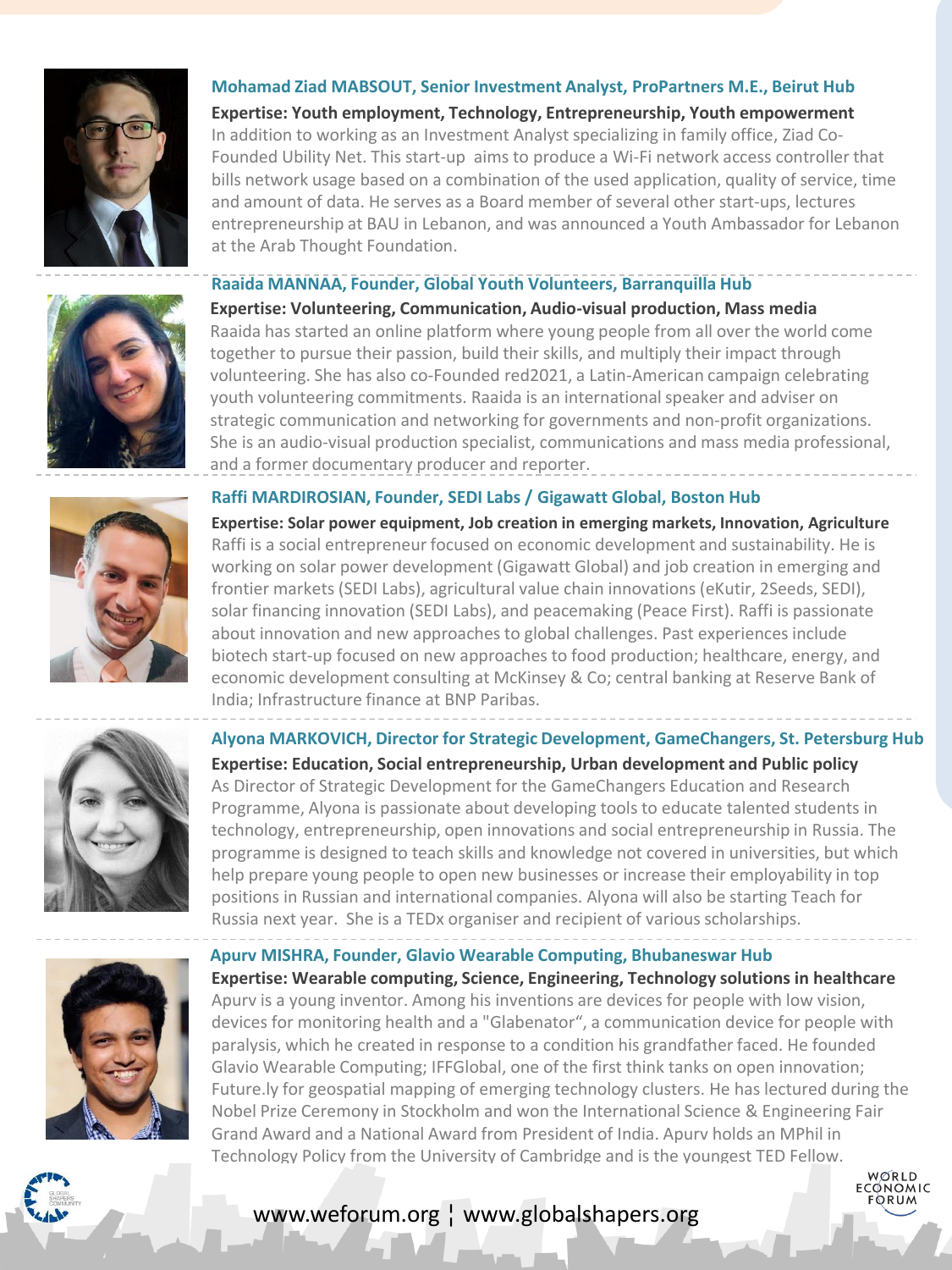

#### **Anders MJASET, Founder and Chief Executive Officer, MESH, Oslo Hub**

#### **Expertise: Fostering innovation and entrepreneurship**

Anders is a serial entrepreneur with both failures and successful start-ups in his merit list. Spurred on by the limited entrepreneurial culture in Norway, Anders created modern infrastructure to connect and accelerate modern innovators and is working on developing an entrepreneurial ecosystem in Norway. The goal is to create a modern subculture for modern thinker-doers and connect it strongly to the international community.

#### **Reem MOUAZZEN, Founder, FilFil Smart Phone App, Los Angeles Hub**



Reem Mouazzen is a young Syrian American global media professional. She has worked for major international broadcasters such as ABC News, CNBC and MBC in Los Angeles, Dubai and London. She graduated from the University of Southern California and received her MBA from the London Business School. Reem has also developed her own smart phone app, FilFil, which is the first Middle Eastern social media food app. Reem is a member of the Alliance for Women in Media. In her spare time,, Reem enjoys playing tennis, hiking, flying single engines planes and discovering various cuisines around the world.

#### **Chau NGUYEN HUYEN, Analyst, The State Capital Investment Corporation, Hanoi Hub Expertise: Charity, Social activities, Young people, Vietnam**

At the State Capital Investment Corporation, Chau manages a portfolio of 5 State enterprises. For nearly 10 years, she has been actively involved in charity and social activities. She founded the 808 Dance Community which aims to promote young dancers and the art of dancing. One of her latest projects was a kindergarten that she has built for minority children in the highland region of Vietnam. For her contribution, she was nominated to be a Vietnamese delegate to join the 8<sup>th</sup> Great Mekong Subregion Youth Friendship Exchange in 2012.

#### **Doreen E. NONI, Owner and Creative Director, Eskado Bird, Dar Es Salaam Hub**

#### **Expertise: Fashion, Design, Multimedia, Creativity, Youth empowerment**

Doreen is owner and designer of fashion label Eskado Bird, the owner of a multimedia company Miracle Films & Studios (Mifistudios) and the local partner of Film Crew In Africa, an East African production house. Doreen is passionate about youth empowerment and continues to use creative channels to voice certain issues that are common in her society. She collaborates with others in Tanzania on initiatives to support the What's Your Freedom? (WYF?) campaign which aims to nurture artistic talent and creativity.



#### **Ebuka OBI-UCHENDU, Senior Partner, Knight & Sheriff, Lagos Hub**

#### **Expertise: Entertainment, Television, Intellectual property, Law**

Ebuka Obi-Uchendu is an Intellectual Property and Entertainment Lawyer with a passion for change. A television host with over seven years on national and continental television. The youngest ever host in Nigeria of a live presidential debate in the run up to the 2011 general elections. Writer for national newspapers, magazines and blogs and member, 'Enough Is Enough Nigeria'.

> WØRLD **FCONOMIC**



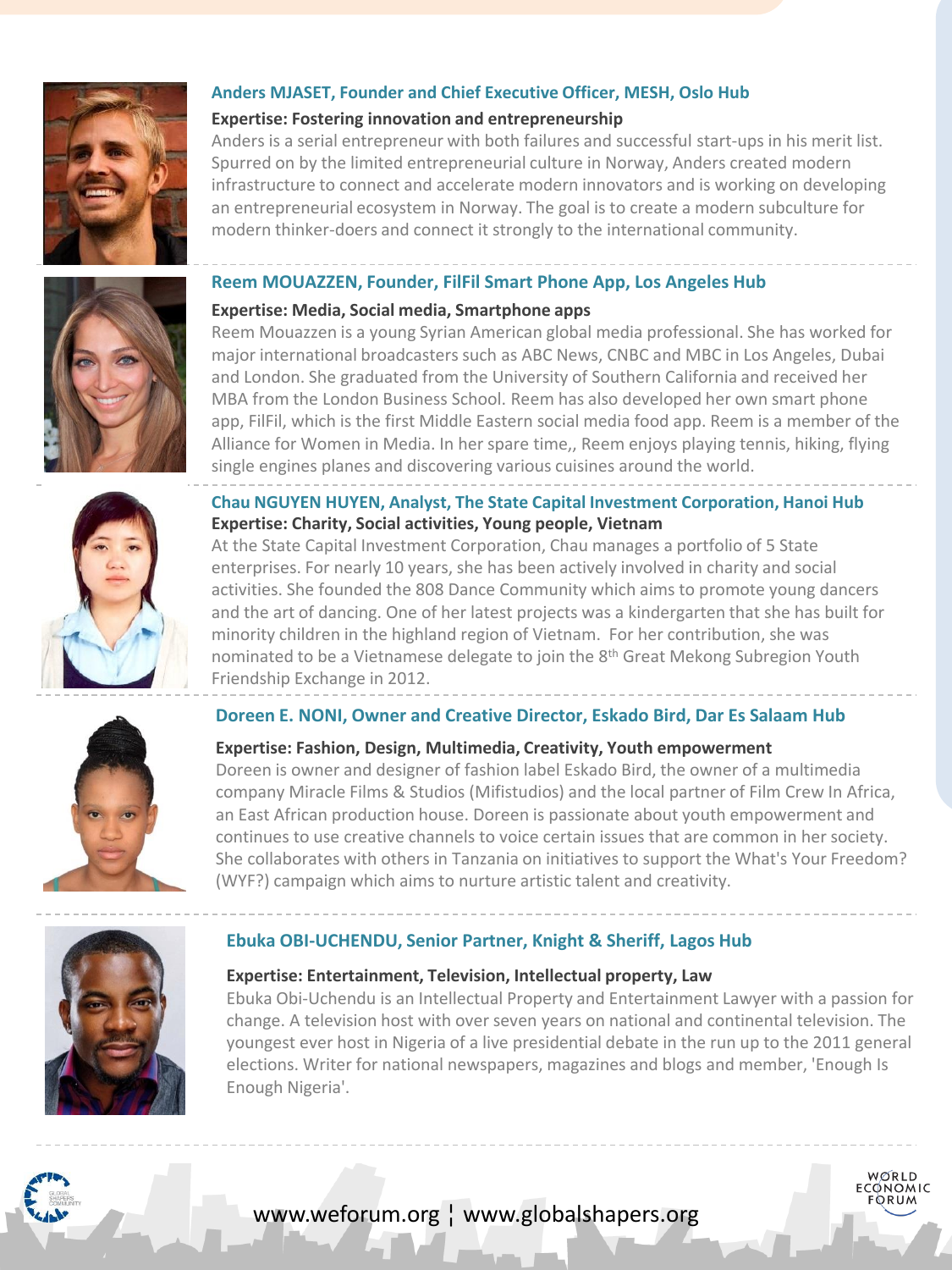

#### **Gilbert OMWARE, Executive Director, African Solutions for Africa Program, Nairobi Hub**

**Expertise: Education, Youth development, Leadership, Agriculture, ICT, Public Policy** Gilbert's dream is to see Africa offering the best education in the world by 2030. He founded African Solutions for Africa Programs, a youth training and leadership NGO offering school based programs and training workshops in Agribusiness, ICT, and Policy Advocacy for vulnerable youth in urban informal settlements. In 2012 he was selected as a British Council Global Changemaker. Gilbert bears a passion for languages and can speak English, Luo, Swahili, French and Arabic.

#### **Rina Onur, Co-Founder and Chief Strategy Officer, Peak Games, Istanbul Hub**



#### **Expertise: Turkish startup ecosystem, Online and mobile gaming**

Rina is the Co-Founder and Chief Strategy Officer of Peak Games, the leading online and mobile gaming company of Turkey, Middle East and North Africa regions and the 3<sup>rd</sup> largest online gaming company on Facebook globally with over 35 million monthly and 12 million daily active users. Rina is also a Co-Founder at Hemenkiralik.com, the leading local marketplace for short-term rental space in Turkey targeted at domestic and neighbouring markets. Previously, Rina has worked as an investment banker for Morgan Stanley and as an investment professional at Turkven Private Equity covering Turkey & MENA regions.

#### **Hiromi OZAKI, Assistant Professor, MIT - Media Laboratory, Tokyo Hub Expertise: Art, Technology, Music**

In the art world, Hiromi is known as Sputniko! She uses design to explore technology's impact on everyday life and to imagine the future. Her art practice includes creating songs and music videos about products she has designed, which she posts on social networks and online video platforms to encourage discussion outside traditional academic spheres. Sputniko! has presented her film and installation works at exhibitions such as Talk to Me (MoMA, New York, 2011) and Transformation (Museum of Contemporary Art Tokyo, 2010). In 2013, she has joined MIT Media Lab as an Assistant Professor.

# **Jennifer RAFFOUL, Founder, Made in the Caribbean, Port of Spain Hub**

## **Expertise: Economics, Banking, Development, Caribbean**

Jennifer is a Bond Trader at RBC Merchant Bank (Caribbean) and Founder of MadeintheCaribbean.com, an e-commerce website promoting products made in the Caribbean and a finalist in the World Bank's InfoDev competition (2013), winning the Public Choice Award. Formerly, she has worked at the Inter-American Development Bank, assisting in developing the Trinidad and Tobago Country Strategy lending envelope of over US\$ 1 billion. Jennifer is a certified Hatha Yoga instructor and is studying holistic nutrition at the Institute of Integrative Nutrition.

### **Bonolo RAMOKHELE, Executive Director, Leofortis Group, Johannesburg Hub Expertise: Finance and Investment**

Bonolo is an entrepreneur, mentor, change agent and avid reader. He is a Chartered Accountant and Executive Director of Leofortis Group, a holding company with investments in operational companies spanning energy, rail telecommunications, mining technology, minerals trading and telecommunication, with offices in Kenya, South Sudan and South Africa. He is also a Chairperson at ABASA Education Committee, Member of ABASA Bursary committee, Patron of Lukhanyo Childrens Home, and a Senior Lecturer of Final Year Group Financial Reporting at the University of South Africa.

**FCONOMIC** 



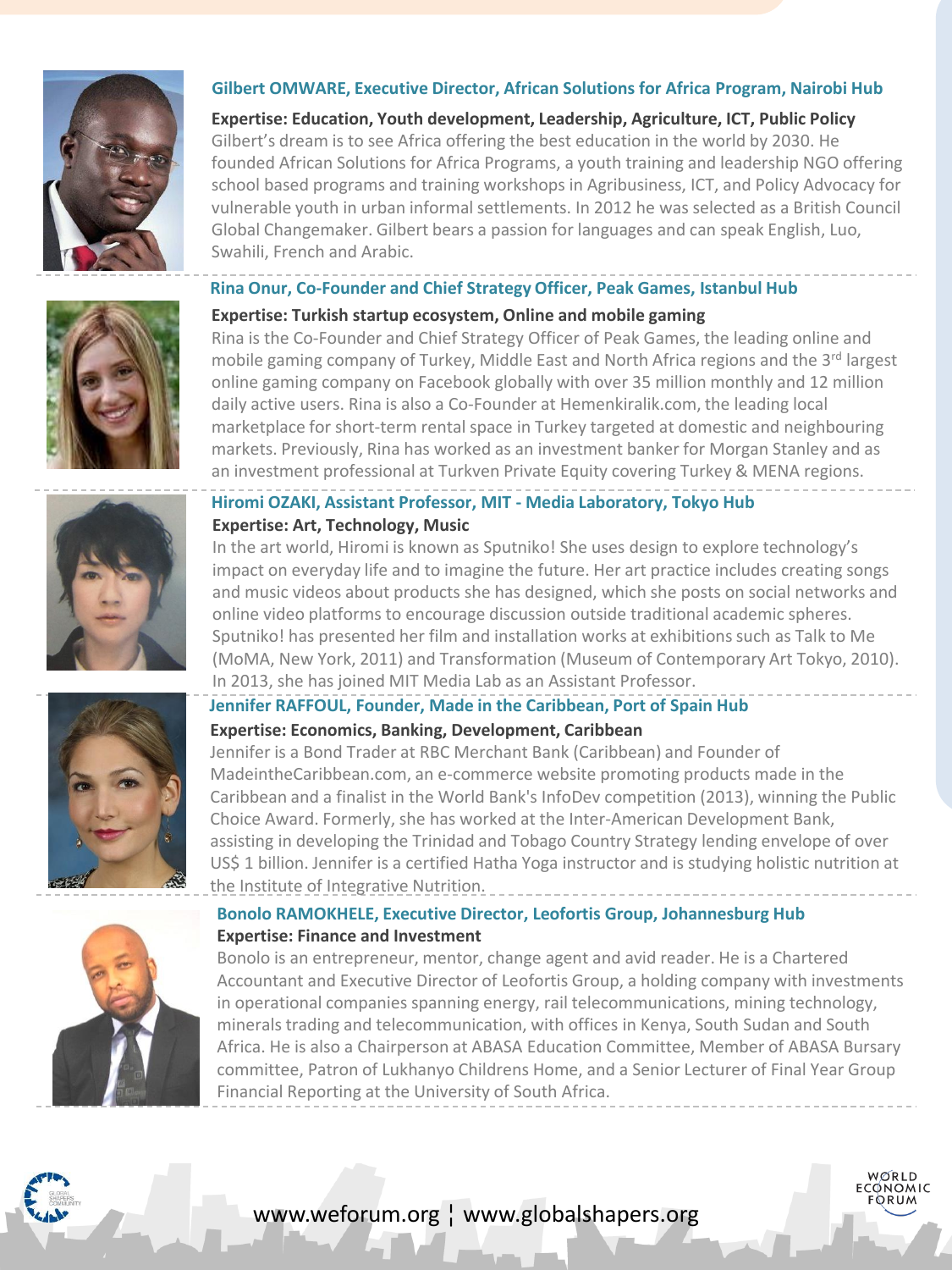

#### **Dilbar SADYKOVA, CEO, International Youth Diplomacy League, Kazan Hub**

#### **Expertise: Sports events, Youth diplomacy, Russian regions**

As a CEO of the International Youth Diplomacy League, Dilbar is discovering new political, business and civil society leaders and encourages research on public policy, economy and world countries' culture. Dilbar was a Chief Expert of the Summer Universiade Kazan 2013, which welcomed over 11 500 young sportsmen from 160 countries in Kazan. Dilbar managed engagement of over 20 000 volunteers, among other responsibilities. She is passionate about developing intercultural dialogue and youth diplomacy.



# **Amr EL SALANEKLY, Investment Professional, Delta Shield for Investment, Giza Hub Expertise: Technology, Social entrepreneurship**

Amr is a serial entrepreneur turned investor. He founded his first tech company at the age 18 and sold it a year later. He is also a Co-Founder of Educate Me, a social enterprise aimed at bettering the lives of underprivileged children, and helped grow the organization to have 135 children, 90 volunteers and an enlightenment centre. For the past two years, he has been leading business development efforts at Wild Guanabana, a growing start-up. He also leads early stage portfolio at Delta Shield for Investment.



#### **Amir SHIHADEH, Youth Association for Reality and Awareness, Amman Hub**

**Expertise: Environment, Education, Poverty, Religion, Youth empowerment**  Amir's organization, YARA, is an non-profit established in Jordan in 2010. YARA makes tangible changes in the community by creating awareness campaigns in areas that are usually undiscovered, untouched, and forgotten. YARA covers environment, education, religion, poverty, sustainable projects, and youth empowerment. Amir is also the Chief Operating Officer at Mlabbas. He is a Fellow for the King Abdullah Award for Youth Innovation and Achievement.



#### **Akshat SINGHAL, Co-Founder, The Blue Ribbon Movement, Mumbai Hub**

#### **Expertise: Leadership education, Social entrepreneurship**

Akshat has worked with social and corporate sector for over 8 years, and co-founded the Blue Ribbon Movement (BRM), a social organization that creates and nurtures social leaders. BRM's expertise lies in designing and delivering leadership programs to young people across borders and on different scales. Akshat is responsible for operations, project implementation and product development. He loves adventure sports, long distance cycling, swimming, tennis, astronomy and travelling.

#### **Terence STEINBERG, Executive Director, A Tu Lado, Minneapolis Hub**

#### **Expertise: Emergency medicine, Non-profits, Sports**

Dedicated to creating sustainable impact in under-served communities, Terence serves as Executive Director at A Tu Lado, a Minneapolis-based NGO that supports frontline health workers through collaborations in emergency medical education in Venezuela and Bolivia. Terence oversees the organization's collaborations with medical services and universities, and builds coalitions that implement standardized, university-based medical training programs. Terence is an avid marathoner, triathlete, and two-time Ironman

**FCONOMIC**